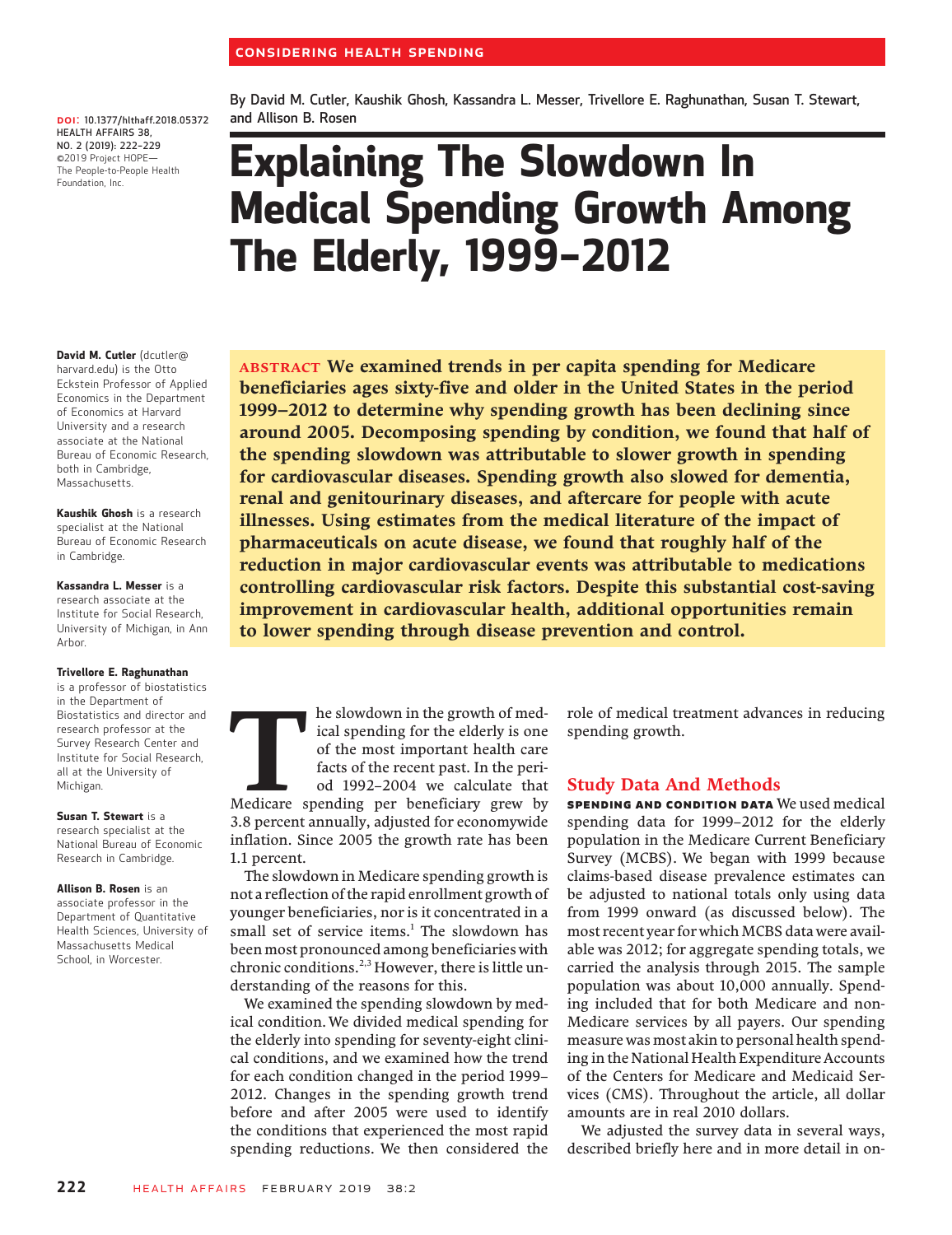line appendix section  $A<sup>4</sup>$ . The first adjustment was to account for the lack of claims information for beneficiaries enrolled in Medicare Advantage (MA) plans. To correct for this, we dropped those beneficiaries and reweighted the population of traditional Medicare beneficiaries in each year by socioeconomic and health status to match the MA-inclusive totals. A second adjustment was to ensure that service-specific spending in the revised sample matched estimated national totals in the National Health Expenditure Accounts.<sup>5,6</sup>

The MCBS data contain medical claims, which allowed us to determine the diagnosis for each service provided. However, claims do not provide a complete clinical description of each patient: They reflect conditions treated or diagnosed in the current year but not previously diagnosed conditions that may still affect health and spending. This is particularly true for chronic diseases such as arthritis, which are not always listed as a cause of the visit in the medical claims.7

To estimate the prevalence of conditions, we imputed prevalence rates using data from the National Health and Nutrition Examination Survey (NHANES). We grouped medical conditions into seventy-eight categories (appendix table A5),<sup>4</sup> similar to Clinical Classifications Software categories<sup>8</sup> (appendix table A6).<sup>4</sup> Of these, some are directly asked about in NHANES, and, in addition, three cardiovascular risk factors (diabetes, hypertension, and hypercholesterolemia) are physically measured.We used a multiple imputation process to assign these conditions to beneficiaries who were most likely to have had them but had no claims for them in a given year. People in the MCBS sample were matched to people in the NHANES sample according to socioeconomic and health status.We used a regression model to adjust for the prevalence of conditions not directly asked about or measured in NHANES, based on the relationships between adjusted and unadjusted prevalence for other conditions. The prevalences of the resulting medical conditions better represent national totals (appendix table  $A5$ ).<sup>4</sup> These imputations were performed five times each, creating five multiply imputed data sets.<sup>9</sup> The results were combined across the five imputed data sets using standard methods. For presentation purposes, we grouped the conditions into nineteen larger aggregate categories, including cardiovascular disease, cardiovascular disease risk factors, and cancers (appendix table A5).<sup>4</sup>

**SPENDING BY CONDITION** Several methods have been proposed in the literature to disaggregate spending into clinical conditions. One common path is to assign the dollars in each claim to one or more conditions, based on the physician's diagnosis.10,11 However, using this methodology

is difficult when people have multiple chronic conditions—a situation that characterizes much of the elderly population. A second strand of literature attributes spending to medical conditions using regression analysis. Total medical spending in a year is related to the set of conditions a person had during the year.12 The major difficulty with this approach is that not all spending gets allocated to diseases, and the residual needs to be apportioned somehow.

Our methodology built on the latter literature, though we enhanced the methods considerably. For each condition, we started by grouping people into five strata based on their propensity to have that condition, using information on their sociodemographic and behavioral characteristics. Within each stratum we then estimated the average difference in spending between people with and without the condition.When summed, these condition-based spending measures did not necessarily add up to spending totals. Furthermore, they missed some properties of the distribution of individual spending, such as very wide tails. We thus implemented a second-stage adjustment model that predicted person-specific observed spending as a product of the sum of the disease spending and a polynomial dependent on the number of health conditions, history of hospitalization and institutionalization, and death within a given year. These adjustment factors were then used to adjust spending for all conditions at the person level. The results were estimates of spending at the condition level that summed to total spending and tracked the distribution of spending as well as possible across individuals.

Impact Of Pharmaceuticals On Event Rates To estimate the role of pharmaceuticals in reducing cardiovascular disease events, we used a methodology<sup>13</sup> similar to existing disease models (see appendix section C for details about the disease models we used). $4$  We divided the population into two groups: people with and without a previous major cardiovascular event. For each group, we used the existing literature to determine the relative risk of having an event as a function of medication use. The medication classes we considered were angiotensin-converting enzyme inhibitors, angiotensin II receptor blockers, and beta-blockers for hypertension; statins for high cholesterol; metformin and insulin for diabetes; and aspirin for general heart disease reduction. Multiplying the relative risk of an event by the utilization rate of each medication gave the reduction in acute events predicted to be attributable to the use of that medication in that year. Using the change in medication rates over time, we then calculated the simulated change in event rates over time.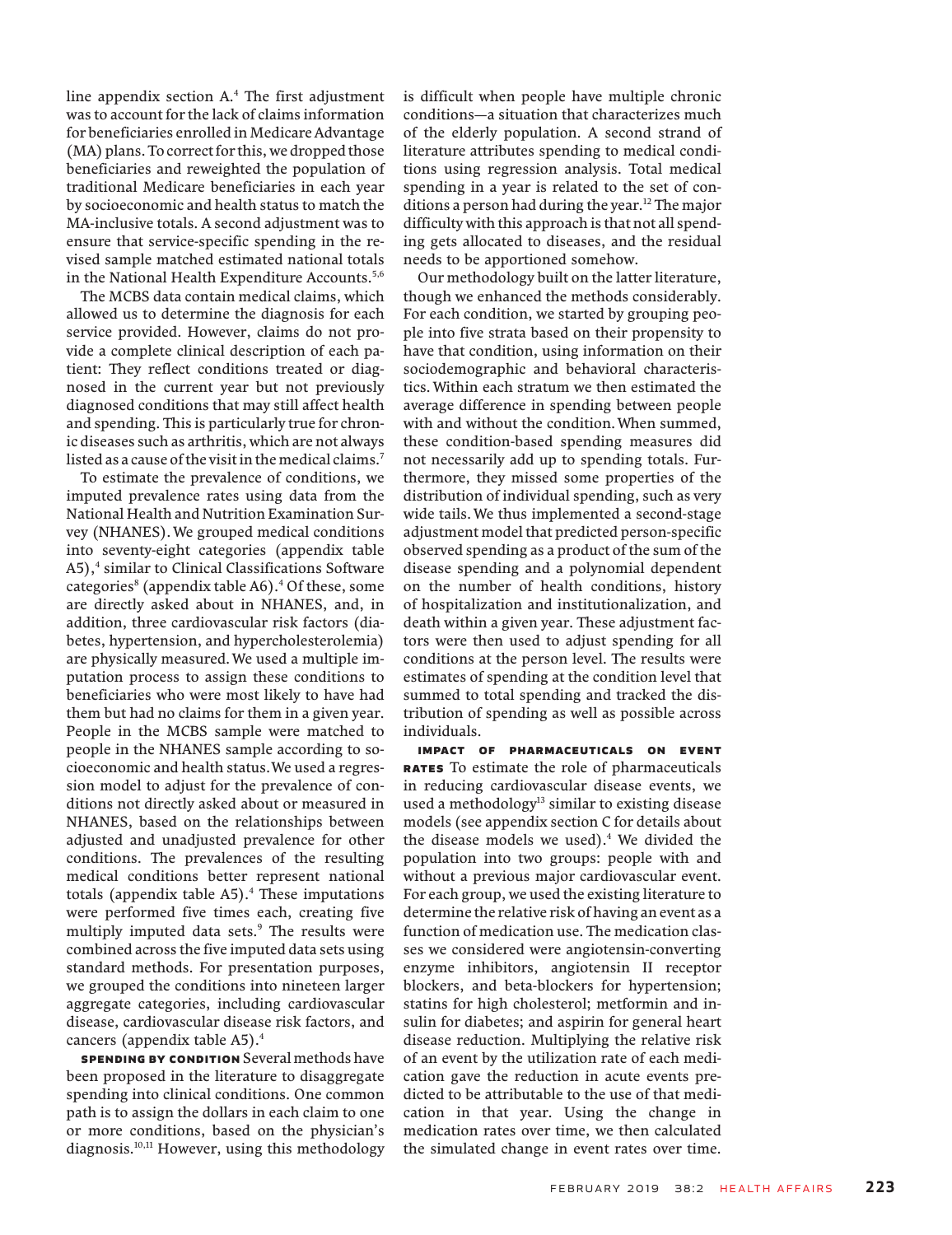We compared the simulated reduction in acute events to the actual reduction. The ratio of these terms was the share of the actual change in event rates that can be explained by increased use of medications.

LIMITATIONS Our analysis had several limitations. First, while we adjusted for lack of clinical data among MA enrollees using socioeconomic and health information, any individual characteristics that were not correlated with those we included could have led to biased population estimates. Second, conditions that were imputed were necessarily measured with error. Third, we did not examine interactions between medical conditions in the spending estimation model. The appendix examines our assumptions and suggests that our results were not very sensitive to variations in how we did the estimation.4

#### Study Results

In 1992 the typical elderly person used more than \$10,000 of medical care annually (in 2010 dollars based on aggregate data reported by CMS, with our National Health Expenditure Accounts adjustments) (exhibit 1). In the period 1992– 2004 spending increased roughly linearly in real terms, increasing by \$500 per person per year, on average. With the passage of the Balanced

#### Exhibit 1



source Authors' analysis of data from the Medicare Current Beneficiary Survey and National Health Expenditure Accounts. NoTES Per capita spending is adjusted to 2010 dollars using the gross domestic product deflator. Spending includes spending on both Medicare and non-Medicare services by all payers. Projected spending is based on a counterfactual forecast that assumed a continuation after 2004 of the nearly linear growth rate in dollar terms in the period 1999–2004.

Budget Act of 1997, designed to reduce federal spending, there was a slight and relatively temporary slowdown. Beginning around 2005 the growth of spending slowed markedly. The change was gradual but became apparent around that year. In dollar terms, spending increases fell by more than half. In percentage terms, growth rates fell by two-thirds.

For our quantitative analysis, we wished to gauge the dollar decline in spending relative to a hypothetical no-slowdown scenario. Because our later person-level analysis used data from 1999 on, we started by estimating a counterfactual forecast that assumed a continuation after 2004 of the nearly linear growth rate in dollar terms in the period 1999–2004 (labeled "projected spending" in exhibit 1). By 2012, the last year of our survey data, actual spending was \$2,899 (14 percent) less than the forecasted trend. The divergence continued through 2015.

We explored several other ways of defining the counterfactual. When we used the spending trend in the period 1992–2004 to form projections, the gap between projected and actual spending was still \$1,666 per person in 2012 (data not shown). More commonly, spending is measured in growth rates rather than levels. When we estimated the models in the period 1999–2004 in logarithms, the gap between predicted and actual spending was \$3,209 per person in 2012. Exhibit 1 does not show much of an effect resulting from changes in income: The 2007–09 Great Recession is barely noticeable. Indeed, studies suggest that the income elasticity of Medicare spending is typically negative and insignificantly different from  $0.^{14}$  Thus, we did not perform an income adjustment in estimating the slowdown.

The demographic characteristics of the elderly population were changing over this time period, but this also was not a major contributor to the spending slowdown. $<sup>1</sup>$  Using the MCBS data for</sup> the period 1999–2004, we estimated spending as a function of age, sex, race, ethnicity, and year. Forecasting out to 2012 implied that demographically adjusted spending was \$2,640 per beneficiary lower than forecast (data not shown).

Spending growth declined for virtually all services with the exception of dental care (appendix figure  $A3$ ).<sup>4</sup> The largest contributions to the slowdown were from hospital and physician and clinical services, but growth in postacute spending and spending on pharmaceuticals declined as well. The widespread slowdown in spending growth suggests that factors beyond payment policy for a single industry were important. Spending growth also fell for every payer, including Medicare, Medicaid, and private payments (appendix figure A4).<sup>4</sup> About 75 percent of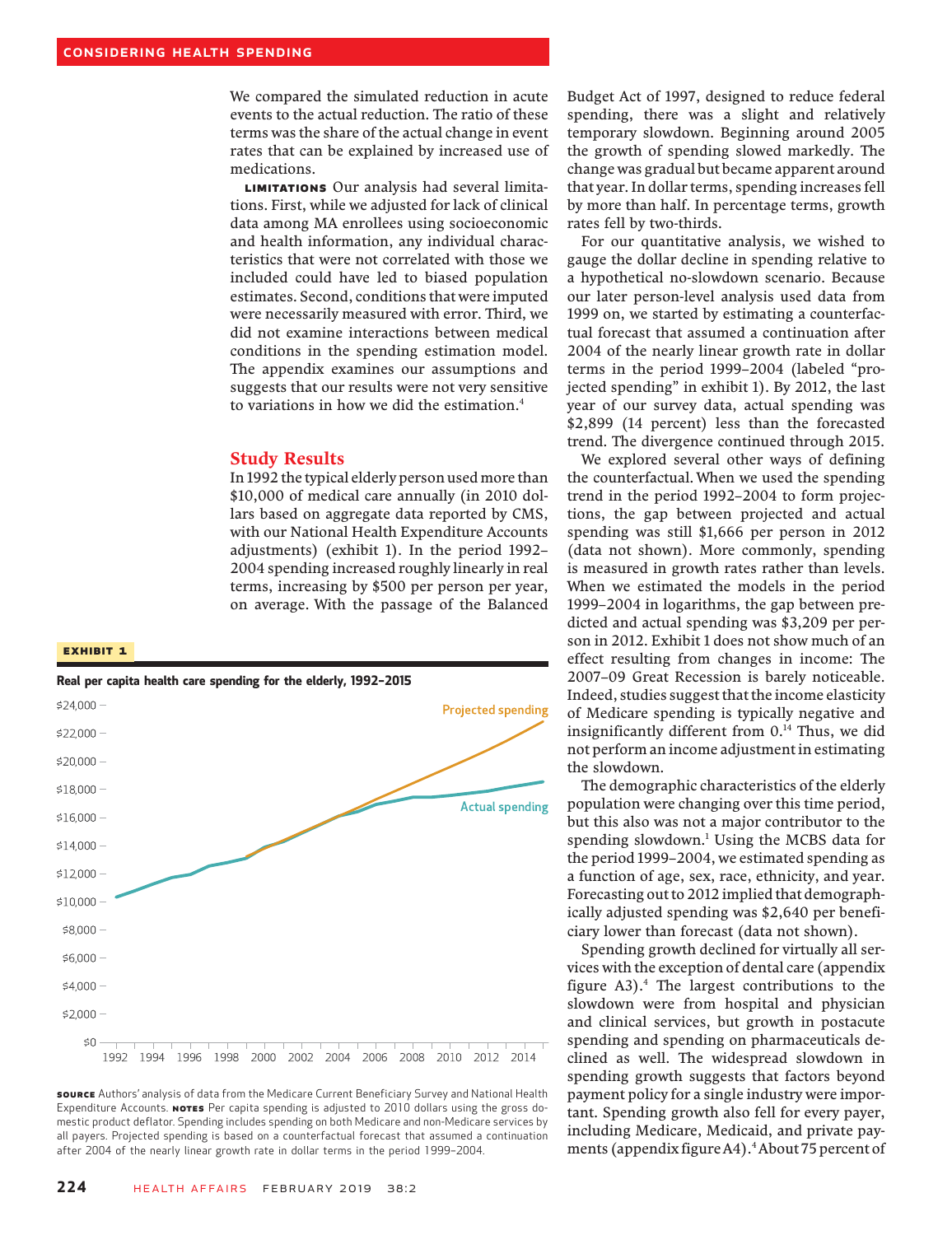the spending slowdown was in Medicare, and the remaining 25 percent was among other payers.

Spending Growth Slowdown By Condition To decompose the slowdown in spending growth by clinical conditions (exhibit 2), we used a methodology similar to the one described above (see appendix section B for a detailed explanation).4 For each of the seventy-eight conditions, we related the condition prevalence and the spending per case to a time trend for the period 1999–2012, allowing for a break in trend in 2005. The predicted effect, assuming the coefficient on the post-2005 trend was 0, was used to obtain the counterfactual estimate, which we compared to the fitted value of the estimate in 2012 that allowed for the break in trend. Multiplying the counterfactual prevalence by the counterfactual spending per case gave the counterfactual spending per capita, assuming that there was no break in trend. This was compared to the product of the fitted values of the prevalence and spending per case in 2012 that allowed for the break in trend, which gave us a smoothed estimate of actual spending per capita. The difference in 2012 between the fitted spending per capita and the counterfactual spending per capita that assumed no break in trend was the estimated spending slowdown for that condition (see appendix section B for details).4

The major concern in estimating these models was that the time series was short, so trends for individual conditions could be sensitive to outlier observations—particularly in the beginning or ending years. To account for this sensitivity, we estimated the models at various levels of disease aggregation and using different years for break points. For example, we estimated the spending slowdown separately for each of the seventy-eight conditions and again for the nineteen broader categories of conditions. We also explored a variety of break points from 2003 to 2007 (appendix figure B3).<sup>4</sup> Neither the level of disease aggregation (data not shown) nor the specific year for the break point materially affected our estimates. In light of this, we used estimates for each condition separately and present just the results using the break in 2005. For presentation purposes, we aggregated the spending slowdown for individual conditions into that for the nineteen major disease categories noted above and shown in exhibit 2.

The fact that the bars to the left in exhibit 2 are cumulatively larger than the bars to the right demonstrates the spending slowdown relative to trend. The most important contributor to the spending slowdown was reduced spending on cardiovascular diseases. This is seen in the two bars at the bottom of the exhibit: Cardiovascular

#### Exhibit 2





source Authors' analysis of data from the Medicare Current Beneficiary Survey, National Health and Nutrition Examination Survey, and National Health Expenditure Accounts. NOTES Per capita spending is adjusted to 2010 dollars using the gross domestic product deflator. The totals in this exhibit across all categories differ from those in exhibit 1 because the former are based on predicted prevalence and spending per case. "Trend" refers to disease-specific projected spending. "Vaccinations and screenings" refers to screening for infectious diseases as well as cancer. "Diseases of the CNS" (central nervous system) excludes Alzheimer's and dementia, which are in a separate category, "Dementia and related diseases of the CNS." "Aftercare" is explained in the text. COPD is chronic obstructive pulmonary disease.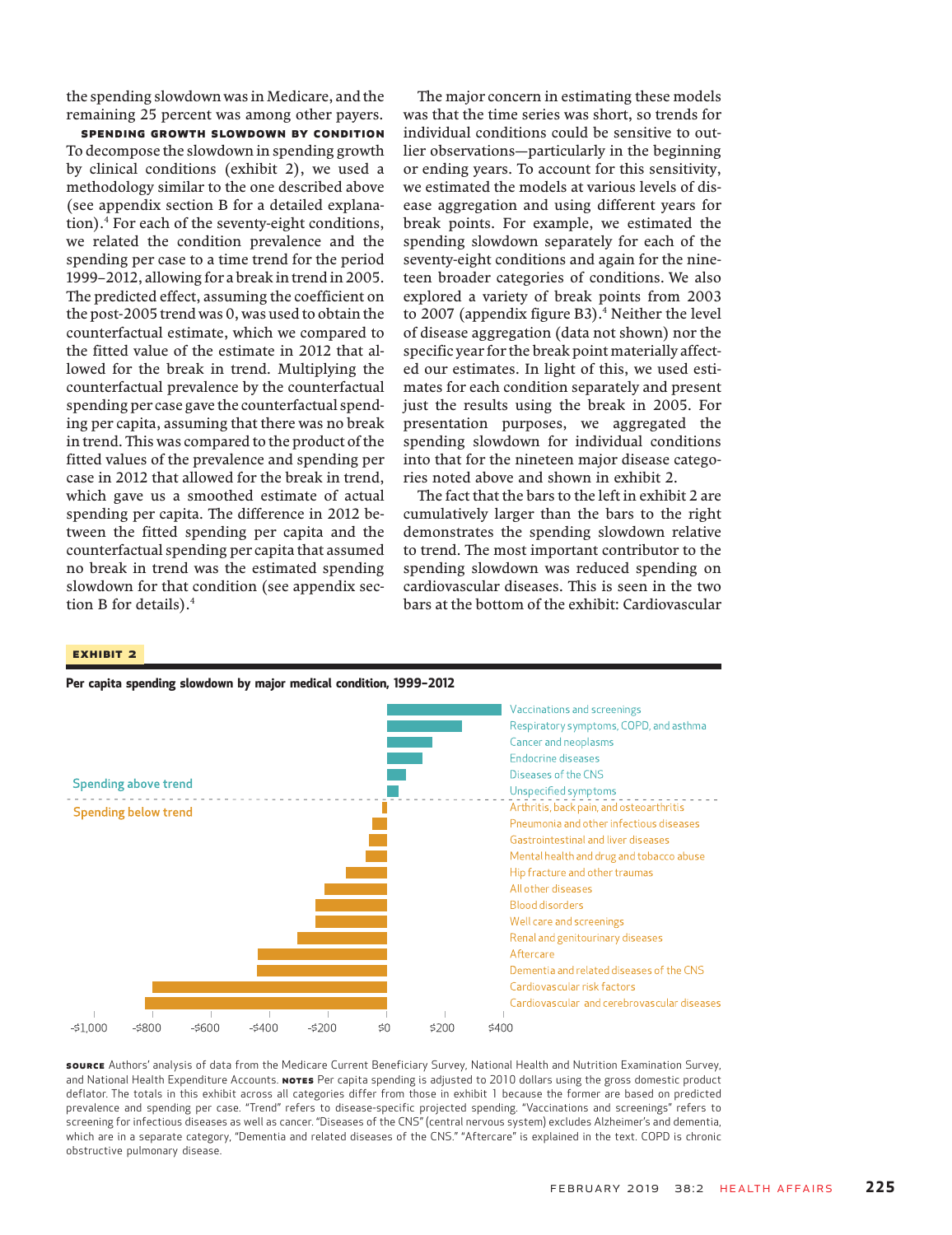and cerebrovascular diseases grew by \$827 less per person relative to trend, and cardiovascular risk factors declined by \$802 per person relative to trend. Together, these two groups of conditions accounted for 56 percent of the spending slowdown.

Cardiovascular and cerebrovascular diseases included twelve specific categories that were combined into four groups: ischemic heart disease (including acute myocardial infarction and coronary atherosclerosis), congestive heart failure, cerebrovascular disease, and a catchall category consisting of other cardiovascular and peripheral vascular diseases (appendix table A7).<sup>4</sup> Among these, the largest spending slowdowns were for ischemic heart disease and other diseases.

Closely related to the decline in spending on acute cardiovascular disease was the decline attributable to cardiovascular disease risk factors (hypertension, hyperlipidemia, and diabetes). We treated each risk factor as a separate condition and then added a condition for people who had any one of the three risk factors but were undiagnosed (which we imputed from NHANES). The majority of the slowdown in the combined cardiovascular disease risk factor category was due to a slowdown in spending on people with hypertension.

Beyond these two cardiovascular disease categories, the other major categories for which the spending slowdown was pronounced were dementia and other disease of the central nervous system (a total slowdown of \$445 per person) and aftercare (a slowdown of \$443 per person) (exhibit 2). "Other disease of the central nervous system" did not have a single cause that dominated. The aftercare category included diagnosis codes related to follow-up after surgery—for example, long-term use of anticoagulants and therapeutic drug monitoring.

Spending growth on renal and genitourinary diseases also declined. This category included a number of conditions, most of which declined in spending growth relative to pre-2005 totals (appendix table  $A7$ ).<sup>4</sup> The exception was chronic renal failure, for which spending rose over time. Blood disorders had a slowdown in spending, mostly due to a slowdown in spending on anemias.

Not all categories experienced a spending slowdown. Vaccinations and screenings increased \$391 per person relative to trend (exhibit 2). This category included immunizations (largely influenza vaccination) and prostate cancer screening. There were minor changes in population spending associated with screenings for cervical, breast, and colon cancer (appendix table  $A7$ ).<sup>4</sup>

# Our conclusion is that medically driven prevention can save money over time.

There was also an increase in spending on respiratory diseases, driven primarily by increased spending on acute respiratory infections. In contrast, spending on smoking-related respiratory conditions such as chronic obstructive pulmonary disease fell, consistent with the decline in smoking over this period.

There was little change in cancer spending overall relative to trend, despite the high level and rapid growth of cancer spending throughout the study period. There was a slowdown in spending on the four largest solid tumors: lung, prostate, breast, and colon cancer. In contrast, there was an increase in spending on skin cancers, benign neoplasms, and hematologic cancers. The increased spending on benign neoplasms might be attributable to increased use of physician and clinical services and early detection and treatment of these tumors.

Prevalence Versus Conditional Spending The change in total spending for each condition was a product of the change in its population prevalence and the change in spending for people with the condition. A first step in understanding why these changes occurred is to divide the spending slowdown into those two components. To do this, we considered the models for prevalence and spending per case separately.We first considered only the effect of changes in prevalence, holding constant the spending per case. We then reestimated the slowdown allowing only for the change in spending per case. The sum of these two terms was the total change in spending per capita, absent the covariance term.

Appendix figure A5 is analogous to exhibit 2, though in the appendix figure each bar for the total spending slowdown was divided into the change due to prevalence and the change due to per case spending. The details by underlying condition are shown in appendix table A7.<sup>4</sup> For the major cardiovascular diseases, the primary contributor to the spending slowdown was a reduction in the prevalence of conditions. In the period 1999–2005 the prevalence of major cardiovascular disease increased by 1.4 percent annually; in the period 2005–12 it fell by 0.8 percent annually (data not shown). For cardiovascular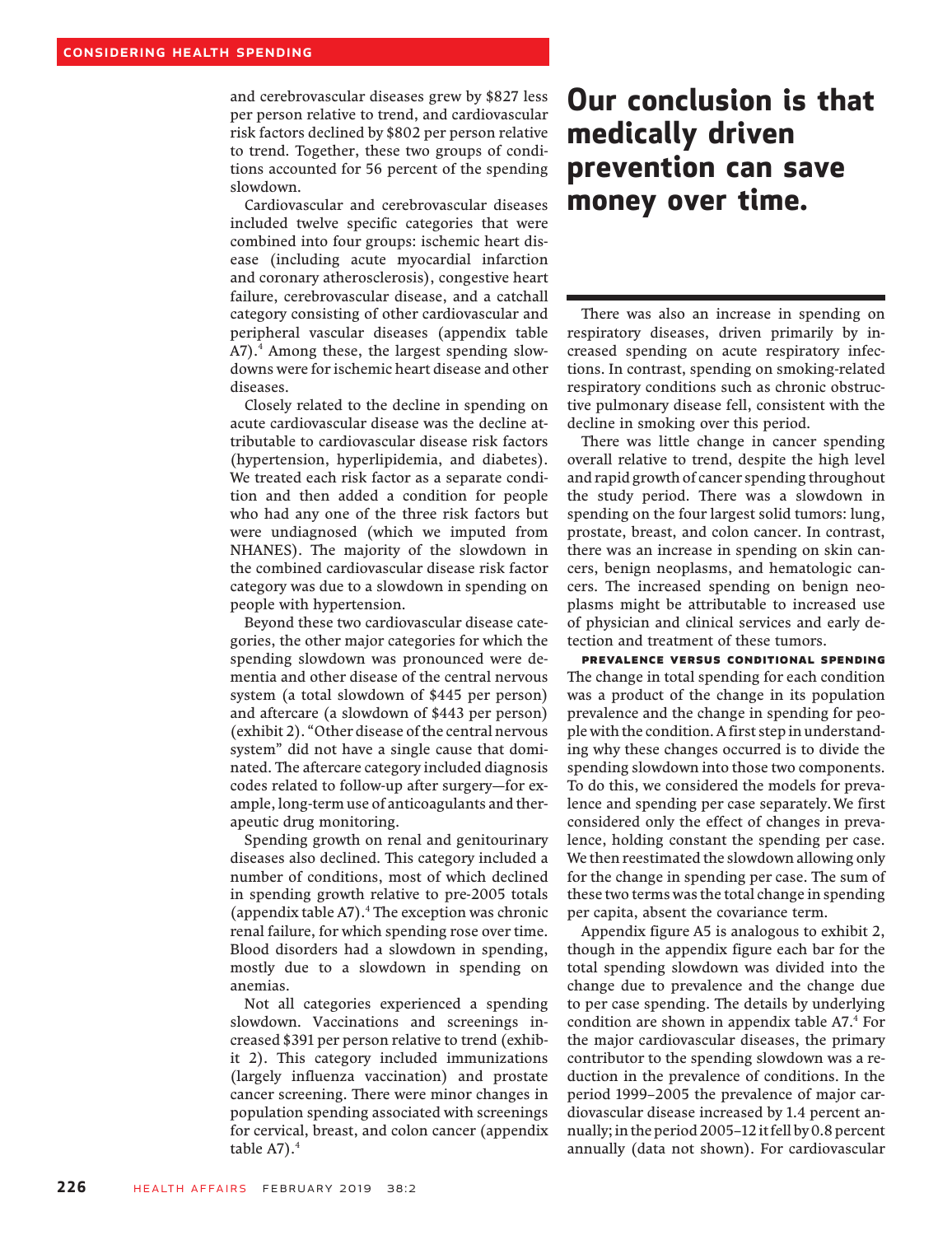risk factors, the slowdown in spending was mostly from lower spending per case. The prevalence of hypertension, high cholesterol, and diabetes all rose at a relatively smooth rate over the study period.

Closer examination shows that the decline in spending per case for cardiovascular risk factors was closely related to the reduction in cardiovascular disease events noted above. As shown in appendix figure A6, nearly half of the slowdown was in hospital spending for people with hypertension.4 This showed up as lower spending per person with hypertension but generally reflected less prevalent acute disease.

The importance of both risk-factor management and treatment of people with existing cardiovascular disease can be seen in trends in acute cardiovascular events. The hospitalization rates for those with and without a prior event for each of the cardiovascular conditions declined (appendix figure A7).4 The decrease in a combined measure of acute events among people without a prior event was 4.8 percent annually in the period 1999–2004 and 7.1 percent annually in 2005– 12 (calculated values). For people with prior events, the comparable declines were 1.7 percent annually in the first period and 4.1 percent annually in the second.

Explaining The Cardiovascular Disease **EVENT SLOWDOWN** The natural question to ask is why the rate of acute cardiovascular events slowed so rapidly. Here we consider whether greater use of pharmaceuticals could explain these trends. There are many pharmaceutical treatments for cardiovascular diseases and risk factors, including antihypertensives, cholesterol-lowering agents, medications to reduce blood sugar, and medications to prevent clotting.

The greater use of medications translates into greater risk-factor control. Appendix figure A8 uses data for 1999–2014 from NHANES to show treatment and control rates for hypertension, high cholesterol, and diabetes.<sup>4</sup> Treatment and control increased for all three conditions. Over the period 1999—2014 the share of people with controlled hypertension and controlled cholesterol rose by nearly 25 percentage points. The share with controlled diabetes rose by 12 percentage points. Data on the use of aspirin are not as widespread, but we also found an increase of 15 percentage points in its use in 2012, compared to that in 1999.

The empirical question is whether these changes in risk-factor control are large enough to explain the trend in reduced hospitalizations over time. The model described above allowed us to estimate changes in incidence rates resulting from these changes in medication use. Overall, the combination of increased medication use for

hypertension, high cholesterol, and diabetes explained 51 percent of the reduction in cardiovascular disease events (data not shown). The reductions were generally similar for the four groups noted above. While large, even this impact of medications is likely to be understated. In later years of the sample more people would have taken cardiovascular disease medications for a longer period of time. Studies suggest that the relative risk of an acute event declines with time on medication.15–<sup>17</sup> Thus, the predicted probability of acute events should decline even more rapidly than the rate above implies.

To estimate the dollar value of the implied savings, we multiplied the predicted reduction in event rates by the ninety-day spending of each event—which we define as beginning with an index hospital admission and including all acute and nonacute spending within the ninety-day period. The MCBS data yielded average medical spending of about \$32,000 for events in 2012 (data not shown).

There was a slowdown of \$1,629 resulting from lower spending growth for cardiovascular disease events and risk factors (exhibit 2). Out of that, \$824 (51 percent) was attributed to increased use of cardiovascular medications (exhibit 3). In addition, part of the unexplained reduction in spending is likely due to reduced event rates as a result of advances in surgery and medical devices.<sup>13</sup> We have not estimated the impact of these therapies on event rates and in turn on medical spending.

### **Discussion**

Understanding the growth of medical spending for the elderly is central to the future of the medical sector and of public policy related to medical care. For over a decade the growth of Medicare

#### Exhibit 3

Impact of medications to treat various cardiovascular diseases and risk factors on overall spending for cardiovascular disease, 1999–<sup>2012</sup>



source Authors' analysis of data for 1999-2012 from the Medicare Current Beneficiary Survey, National Health and Nutrition Examination Survey, and National Health Expenditure Accounts. NOTES Per capita spending is adjusted to 2010 dollars using the gross domestic product deflator. The "unexplained" category is defined in the text. The bars for "hypertension," "hyperlipidemia," and "diabetes" measure the impacts of medications for those conditions on spending.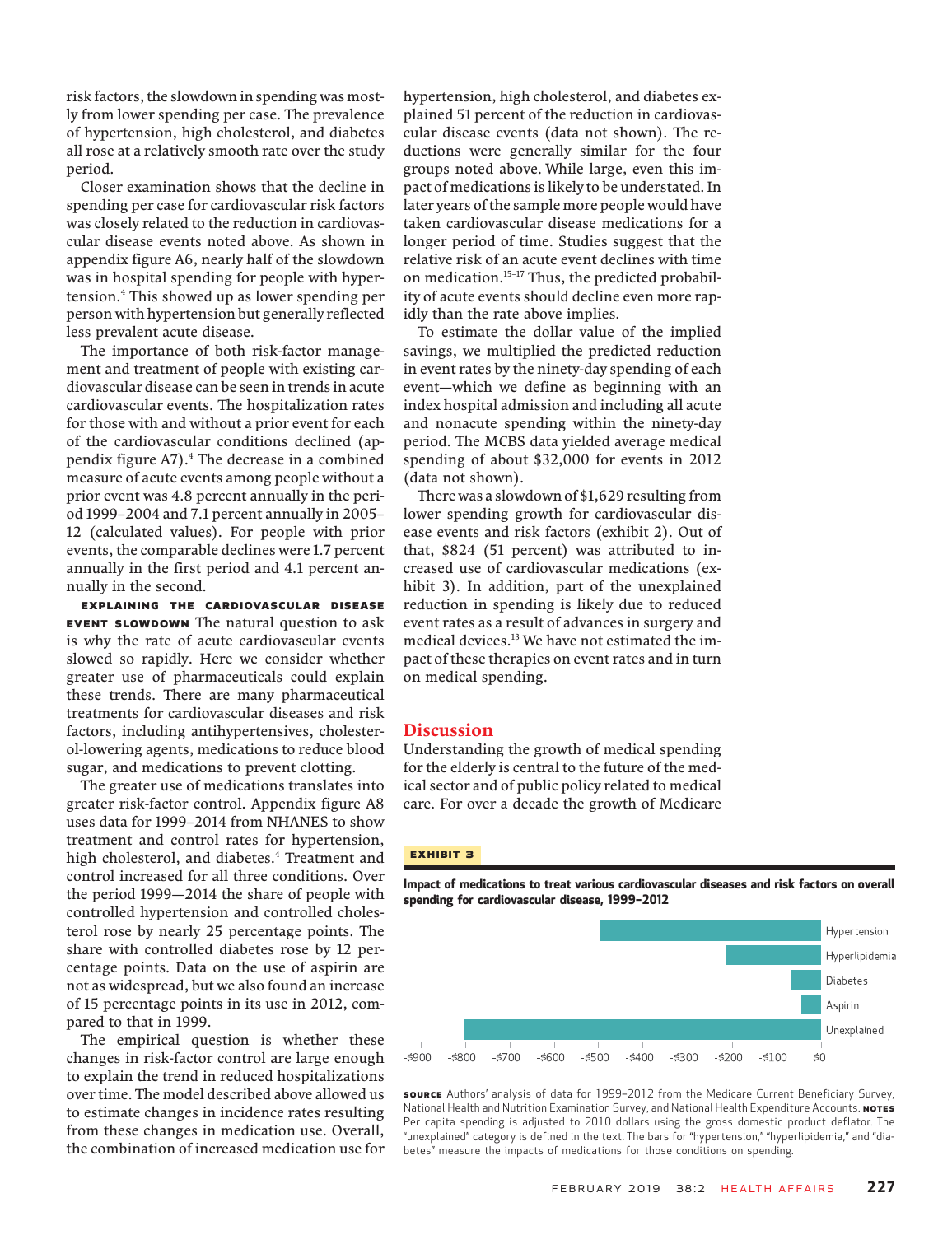spending has been well below historical values. In this study we considered why spending growth has slowed so markedly. We found that about half of the reduced spending growth was explained by fewer acute events among people with cardiovascular disease. In turn, about half of the reduction in cardiovascular events can be attributed to the greater use of preventive medications for cardiovascular risk factors.

There is a growing literature that assesses the factors that could explain the slowdown in Medicare spending. Lower prices have clearly contributed to the spending trend. Medicare payment updates for hospitals, home health agencies, and private plans were reduced by the Medicare Prescription Drug, Improvement, and Modernization Act of 2003, the Deficit Reduction Act of 2005, the Affordable Care Act (ACA) of 2010, and the Budget Control Act of 2011.<sup>18</sup> About 12 percent of the observed slowdown in 2012 can be explained by recent reductions in Medicare payments (see appendix section  $D$ ).<sup>4</sup> There may have been changes in Medicaid payments, coinsurance payments, or specific item adjustments, which we did not model. Indeed, these price reductions would show up as lower spending per case in our data. However, the bulk of the spending slowdown was due to declining rates of acute events.

Changes in payments may matter in other ways as well. Payment reforms such as the accountable care organization program and bundled payment initiatives in the ACA lowered costs.<sup>19,20</sup> Again, the savings from these initiatives are nowhere near enough to explain the marked reduction in overall spending growth. Furthermore, the spending slowdown predated the ACA by several years.

Other studies have attributed the overall slowdown in medical spending to the Great Recession and the slow recovery that followed<sup>21</sup> or to the spread of high-deductible health insurance policies in the private sector, which could have had a spillover effect on Medicare spending.<sup>22</sup> In practice, however, long-term data suggest that Medicare spending rises during recessions.<sup>14</sup> And in any case, the Great Recession is long over, with no sign of resurgent Medicare spending.

Our findings highlight an important factor in the spending slowdown not discussed in prior literature: the impact of successful prevention of cardiovascular disease. The reduction in acute cardiovascular events has been dramatic: Hospital admissions for ischemic heart disease are

down 56 percent since 1999, and admissions for stroke have fallen by 41 percent (data not shown). Each of these events is preventable, and our analysis shows significant advances in prevention. It is not that new therapies to treat cardiovascular disease risk were developed during this period. Rather, the therapies that were previously available are now used much more frequently. We estimate that greater use of preventive cardiovascular disease medications accounted for half of the reduction in cardiovascular disease spending, or about one-quarter of the overall medical care spending slowdown.

Our data do not indicate why the use of preventive medications rose so greatly. Some of the increased use is likely attributable to greater recognition of the need for treatment. Price changes likely also played a role. A number of important medications went generic over this period. Furthermore, the Medicare drug benefit was implemented in 2006, which lowered out-of-pocket pharmaceutical spending for many seniors.

The implications of our findings for the future of spending growth is unclear. On the one hand, there is an upper limit to the share of people who can be treated preventively. When that limit is reached, hospitalizations will be at a lower level but might stop declining. Thus, one might expect Medicare spending to resume its former growth rate after that point. On the other hand, even though great progress has been made in preventing cardiovascular disease, there is still a long way to go. Only 55–60 percent of people have their risk factors under control. Changes in definitions of people at risk might also lead to additional savings for other groups. And since it is clear that prevention can have a material impact on overall spending for cardiovascular disease, it is possible that other conditions can be prevented as well. For all of these reasons, it is possible that Medicare spending growth could remain low for an extended period of time.

# Conclusion

Our conclusion is that medically driven prevention can save money over time. The extent to which such savings could be achieved among people with other health conditions is a subject for future research. So too is the issue of how to encourage more use of therapies that yield longterm reductions in acute events and thus savings in medical spending.  $\blacksquare$